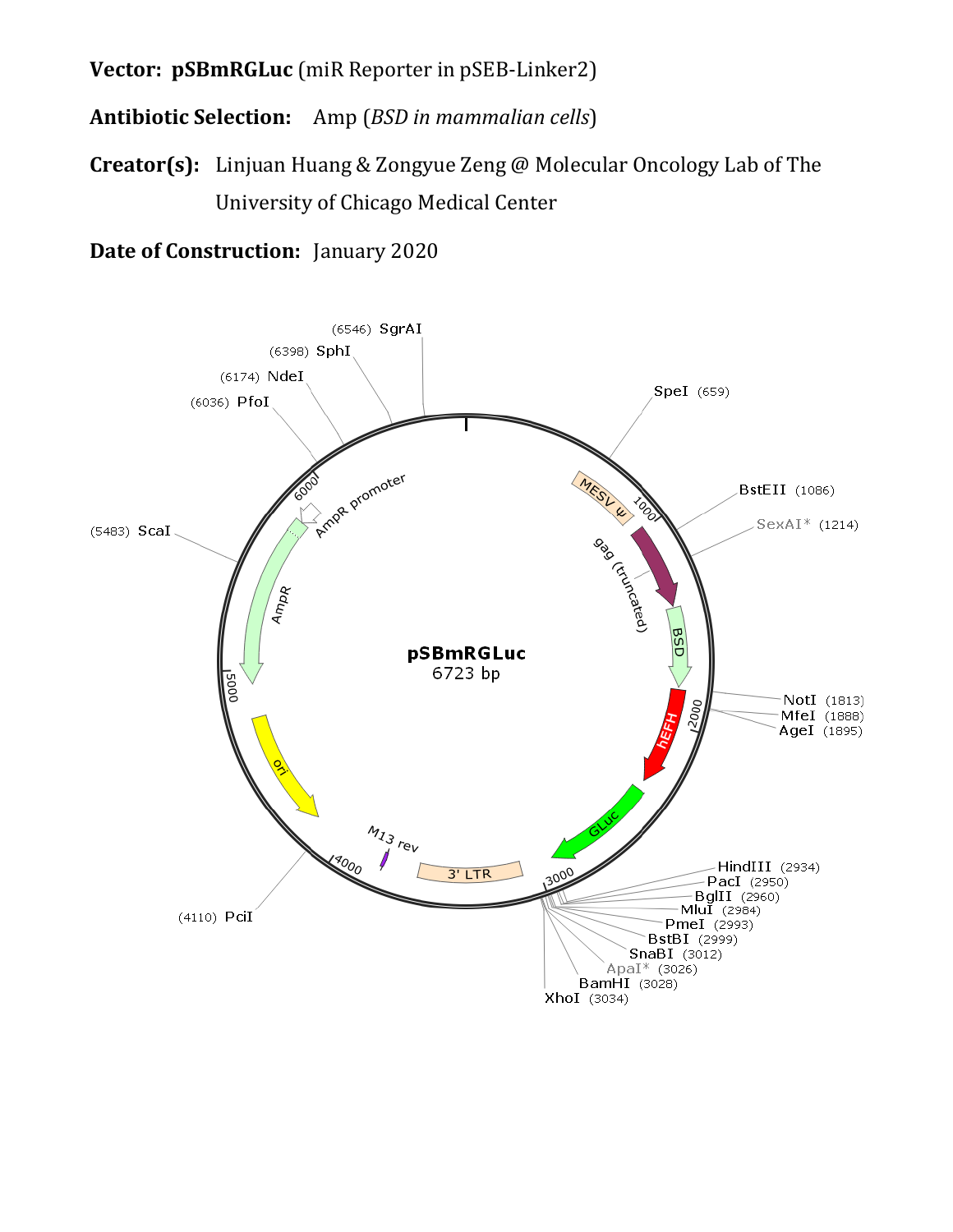## **pSBmRGLuc Full-length Sequence**

TGAAAGACCCCACCTGTAGGTTTGGCAAGCTAGCTTAAGTAACGCCATTTTGCAAGGCATGGAAAATACATAACTGAGAATA GAGAAGTTAGATCAAGGTTAGGAACAGAGAGACAGCAGAATATGGGCCAAACAGGATATCTGTGGTAAGCAGTTCCTCCCCG GCTCAGGGCCAAGAACAGATGGTCCCCAGATGCGGTCCCGCCCTCAGCAGTTTCTAGAGAACCATCAGATGTTTCCAGGGTG CCCCAAGGACCTGAAATGACCCTGTGCCTTATTTGAACTAACCAATCAGTTCGCTTCTCGCTTCTGTTCGCGCGCTTCTGCT CCCCGAGCTCAATAAAAGAGCCCACAACCCCTCACTCGGCGCGCCAGTCCTCCGATAGACTGCGTCGCCCGGGTACCCGTAT TCCCAATAAAGCCTCTTGCTGTTTGCATCCGAATCGTGGACTCGCTGATCCTTGGGAGGGTCTCCTCAGATTGATTGACTGC CCACCTCGGGGGTCTTTCATTTGGAGGTTCCACCGAGATTTGGAGACCCCTGCCCAGGGACCACCGACCCCCCCGCCGGGAG GTAAGCTGGCCAGCGGTCGTTTCGTGTCTGTCTCTGTCTTTGTGCGTGTTTGTGCCGGCATCTAATGTTTGCGCCTGCGTCT GTACTAGTTAGCTAACTAGCTCTGTATCTGGCGGACCCGTGGTGGAACTGACGAGTTCTGAACACCCGGCCGCAACCCTGGG AGACGTCCCAGGGACTTTGGGGGCCGTTTTTGTGGCCCGACCTGAGGAAGGGAGTCGATGTGGAATCCGACCCCGTCAGGAT ATGTGGTTCTGGTAGGAGACGAGAACCTAAAACAGTTCCCGCCTCCGTCTGAATTTTTGCTTTCGGTTTGGAACCGAAGCCG CGCGTCTTGTCTGCTGCAGCGCTGCAGCATCGTTCTGTGTTGTCTCTGTCTGACTGTGTTTCTGTATTTGTCTGAAAATTAG GGCCAGACTGTTACCACTCCCTTAAGTTTGACCTTAGGTCACTGGAAAGATGTCGAGCGGATCGCTCACAACCAGTCGGTAG ATGTCAAGAAGAGACGTTGGGTTACCTTCTGCTCTGCAGAATGGCCAACCTTTAACGTCGGATGGCCGCGAGACGGCACCTT TAACCGAGACCTCATCACCCAGGTTAAGATCAAGGTCTTTTCACCTGGCCCGCATGGACACCCAGACCAGGTCCCCTACATC GTGACCTGGGAAGCCTTGGCTTTTGACCCCCCTCCCTGGGTCAAGCCCTTTGTACACCCTAAGCCTCCGCCTCCTCTTCCTC CATCCGCCCCGTCTCTCCCCCTTGAACCTCCTCGTTCGACCCCGCCTCGATCCTCCCTTTATCCAGCCCTCACTCCTTCTCT AGGCGCCGGAATTCACCATGGCCAAGCCTTTGTCTCAAGAAGAATCCACCCTCATTGAAAGAGCAACGGCTACAATCAACAG CATCCCCATCTCTGAAGACTACAGCGTCGCCAGCGCAGCTCTCTCTAGCGACGGCCGCATCTTCACTGGTGTCAATGTATAT CATTTTACTGGGGGACCTTGTGCAGAACTCGTGGTGCTGGGCACTGCTGCTGCTGCGGCAGCTGGCAACCTGACTTGTATCG TCGCGATCGGAAATGAGAACAGGGGCATCTTGAGCCCCTGCGGACGGTGCCGACAGGTGCTTCTCGATCTGCATCCTGGGAT CAAAGCCATAGTGAAGGACAGTGATGGACAGCCGACGGCAGTTGGGATTCGTGAATTGCTGCCCTCTGGTTATGTGTGGGAG GGCTAAAGCGGCCGCTCCGGTGCCCGTCAGTGGGCAGAGCGCACATCGCCCACAGTCCCCGAGAAGTTGGGGGGAGGGGTCG GCAATTGAACCGGTGCCTAGAGAAGGTGGCGCGGGGTAAACTGGGAAAGTGATGTCGTGTACTGGCTCCGCCTTTTTCCCGA GGGTGGGGGAGAACCGTATATAAGTGCAGTAGTCGCCGTGAACGTTCTTTTTCGCAACGGGTTTGCCGCCAGAACACAGCTG AAGCTAGCTTCGAGGGGCTCGCATCTCTCCTTCACGCGCCCGCCGCCCTACCTGAGGCCGCCATCCACGCCGGTTGAGTCGC GTTCTGCCGCCTCCCGCCTGTGGTGCCTCCTGAACTGCGTCCGCCGTCTAGGTAAGTTTAAAGCTCAGGTCGAGACCGGGCC TTTGTCCGGCGCTCCCTTGGAGCCTACCTAGACTCAGCCGGCTCTCCACGCTTTGCCTGACCCTGCTTGCTCAACTCTACGT CTTTGTTTCGTTTTCTGTTCTGCGCCGTTACAGATCCAAGCTGTGACCGGCGCCTACGGTACCaccATGGGAGTCAAAGTTC TGTTTGCCCTGATCTGCATCGCTGTGGCCGAGGCCAAGCCCACCGAGAACAACGAAGACTTCAACATCGTGGCCGTGGCCAG CAACTTCGCGACCACGGATCTCGATGCTGACCGCGGGAAGTTGCCCGGCAAGAAGCTGCCGCTGGAGGTGCTCAAAGAGATG GAAGCCAATGCCCGGAAAGCTGGCTGCACCAGGGGCTGTCTGATCTGCCTGTCCCACATCAAGTGCACGCCCAAGATGAAGA AGTTCATCCCAGGACGCTGCCACACCTACGAAGGCGACAAAGAGTCCGCACAGGGCGGCATAGGCGAGGCGATCGTCGACAT TCCTGAGATTCCTGGGTTCAAGGACTTGGAGCCCATGGAGCAGTTCATCGCACAGGTCGATCTGTGTGTGGACTGCACAACT GGCTGCCTCAAAGGGCTTGCCAACGTGCAGTGTTCTGACCTGCTCAAGAAGTGGCTGCCGCAACGCTGTGCGACCTTTGCCA GCAAGATCCAGGGCCAGGTGGACAAGATCAAGGGGGCCGGTGGTGACTAAatttAACATCGATAAGCTTCCGCGGTTAATTA AAGCGCTagatctGAATTCGTCGACTGTACAACGCGTGTTTAAACTTCGAATCTAGATACGTAAGGCCTGGGCCCGGATCCC TCGAGATCGATAAAATAAAAGATTTTATTTAGTCTCCAGAAAAAGGGGGGAATGAAAGACCCCACCTGTAGGTTTGGCAAGC TAGCTTAAGTAACGCCATTTTGCAAGGCATGGAAAATACATAACTGAGAATAGAGAAGTTCAGATCAAGGTTAGGAACAGAG AGACAGCAGAATATGGGCCAAACAGGATATCTGTGGTAAGCAGTTCCTGCCCCGGCTCAGGGCCAAGAACAGATGGTCCCCA GATGCGGTCCCGCCCTCAGCAGTTTCTAGAGAACCATCAGATGTTTCCAGGGTGCCCCAAGGACCTGAAATGACCCTGTGCC TTATTTGAACTAACCAATCAGTTCGCTTCTCGCTTCTGTTCGCGCGCTTCTGCTCCCCGAGCTCAATAAAAGAGCCCACAAC CCCTCACTCGGCGCGCCAGTCCTCCGATAGACTGCGTCGCCCGGGTACCCGTGTATCCAATAAACCCTCTTGCAGTTGCATC CGACTTGTGGTCTCGCTGTTCCTTGGGAGGGTCTCCTCTGAGTGATTGACTACCCGTCAGCGGGGGTCTTTCATGGGTAACA GTTTCTTGAAGTTGGAGAACAACATTCTGAGGGTAGGAGTCGAATATTAAGTAATCCTGACTCAATTAGCCACTGTTTTGAA TCCACATACTCCAATACTCCTGAAATAGTTCATTATGGACAGCGCAGAAGAGCTGGGGAGAATTAATTCGTAATCATGGTCA TAGCTGTTTCCTGTGTGAAATTGTTATCCGCTCACAATTCCACACAACATACGAGCCGGAAGCATAAAGTGTAAAGCCTGGG GTGCCTAATGAGTGAGCTAACTCACATTAATTGCGTTGCGCTCACTGCCCGCTTTCCAGTCGGGAAACCTGTCGTGCCAGCT GCATTAATGAATCGGCCAACGCGCGGGGAGAGGCGGTTTGCGTATTGGGCGCTCTTCCGCTTCCTCGCTCACTGACTCGCTG CGCTCGGTCGTTCGGCTGCGGCGAGCGGTATCAGCTCACTCAAAGGCGGTAATACGGTTATCCACAGAATCAGGGGATAACG CAGGAAAGAACATGTGAGCAAAAGGCCAGCAAAAGGCCAGGAACCGTAAAAAGGCCGCGTTGCTGGCGTTTTTCCATAGGCT CCGCCCCCCTGACGAGCATCACAAAAATCGACGCTCAAGTCAGAGGTGGCGAAACCCGACAGGACTATAAAGATACCAGGCG TTTCCCCCTGGAAGCTCCCTCGTGCGCTCTCCTGTTCCGACCCTGCCGCTTACCGGATACCTGTCCGCCTTTCTCCCTTCGG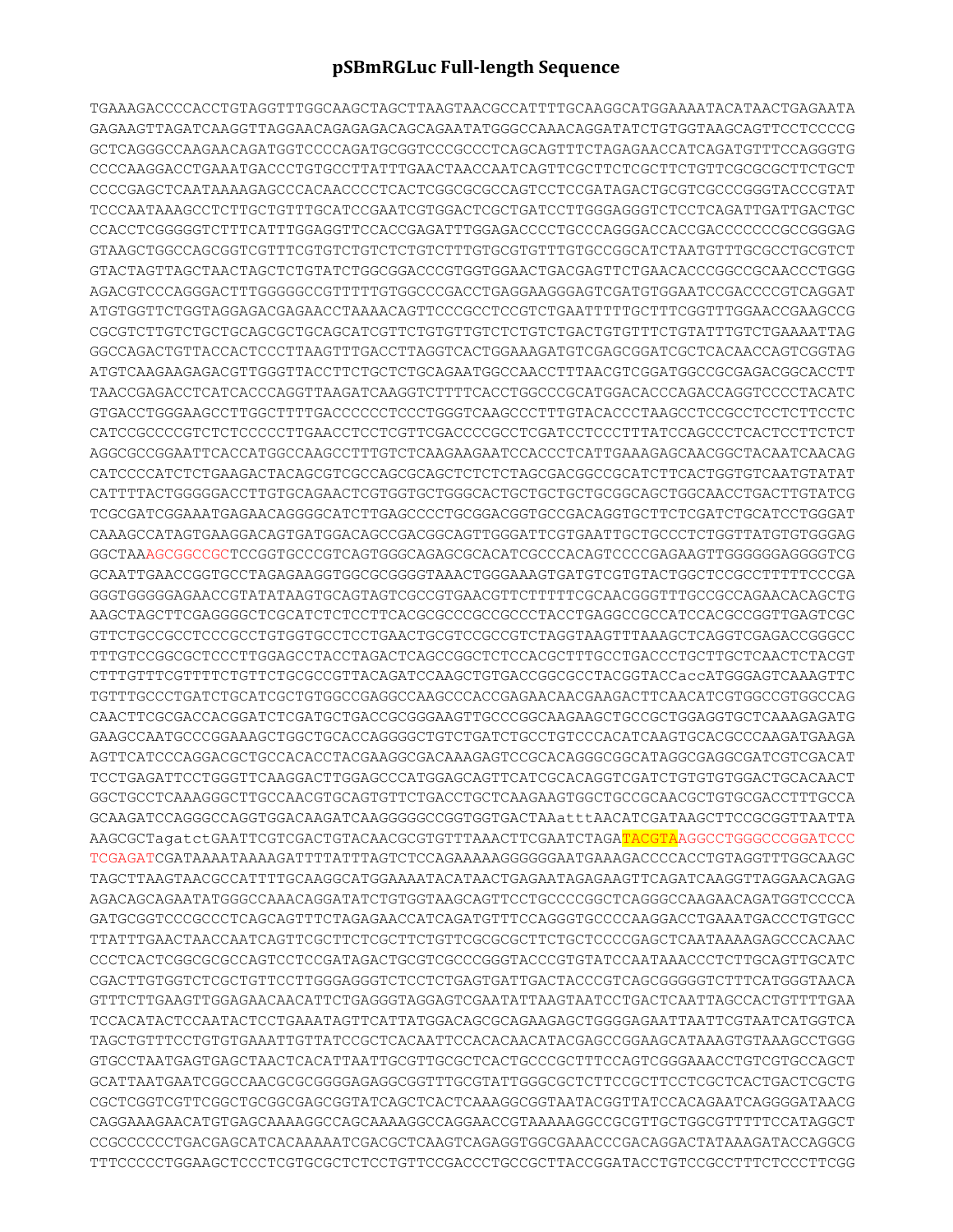GAAGCGTGGCGCTTTCTCATAGCTCACGCTGTAGGTATCTCAGTTCGGTGTAGGTCGTTCGCTCCAAGCTGGGCTGTGTGCA CGAACCCCCCGTTCAGCCCGACCGCTGCGCCTTATCCGGTAACTATCGTCTTGAGTCCAACCCGGTAAGACACGACTTATCG CCACTGGCAGCAGCCACTGGTAACAGGATTAGCAGAGCGAGGTATGTAGGCGGTGCTACAGAGTTCTTGAAGTGGTGGCCTA ACTACGGCTACACTAGAAGGACAGTATTTGGTATCTGCGCTCTGCTGAAGCCAGTTACCTTCGGAAAAAGAGTTGGTAGCTC TTGATCCGGCAAACAAACCACCGCTGGTAGCGGTGGTTTTTTTGTTTGCAAGCAGCAGATTACGCGCAGAAAAAAAGGATCT CAAGAAGATCCTTTGATCTTTTCTACGGGGTCTGACGCTCAGTGGAACGAAAACTCACGTTAAGGGATTTTGGTCATGAGAT TATCAAAAAGGATCTTCACCTAGATCCTTTTAAATTAAAAATGAAGTTTTAAATCAATCTAAAGTATATATGAGTAAACTTG GTCTGACAGTTACCAATGCTTAATCAGTGAGGCACCTATCTCAGCGATCTGTCTATTTCGTTCATCCATAGTTGCCTGACTC CCCGTCGTGTAGATAACTACGATACGGGAGGGCTTACCATCTGGCCCCAGTGCTGCAATGATACCGCGAGACCCACGCTCAC CGGCTCCAGATTTATCAGCAATAAACCAGCCAGCCGGAAGGGCCGAGCGCAGAAGTGGTCCTGCAACTTTATCCGCCTCCAT CCAGTCTATTAATTGTTGCCGGGAAGCTAGAGTAAGTAGTTCGCCAGTTAATAGTTTGCGCAACGTTGTTGCCATTGCTACA GGCATCGTGGTGTCACGCTCGTCGTTTGGTATGGCTTCATTCAGCTCCGGTTCCCAACGATCAAGGCGAGTTACATGATCCC CCATGTTGTGCAAAAAAGCGGTTAGCTCCTTCGGTCCTCCGATCGTTGTCAGAAGTAAGTTGGCCGCAGTGTTATCACTCAT GGTTATGGCAGCACTGCATAATTCTCTTACTGTCATGCCATCCGTAAGATGCTTTTCTGTGACTGGTGAGTACTCAACCAAG TCATTCTGAGAATAGTGTATGCGGCGACCGAGTTGCTCTTGCCCGGCGTCAATACGGGATAATACCGCGCCACATAGCAGAA CTTTAAAAGTGCTCATCATTGGAAAACGTTCTTCGGGGCGAAAACTCTCAAGGATCTTACCGCTGTTGAGATCCAGTTCGAT GTAACCCACTCGTGCACCCAACTGATCTTCAGCATCTTTTACTTTCACCAGCGTTTCTGGGTGAGCAAAAACAGGAAGGCAA AATGCCGCAAAAAAGGGAATAAGGGCGACACGGAAATGTTGAATACTCATACTCTTCCTTTTTCAATATTATTGAAGCATTT ATCAGGGTTATTGTCTCATGAGCGGATACATATTTGAATGTATTTAGAAAAATAAACAAATAGGGGTTCCGCGCACATTTCC CCGAAAAGTGCCACCTGACGTCTAAGAAACCATTATTATCATGACATTAACCTATAAAAATAGGCGTATCACGAGGCCCTTT CGTCTCGCGCGTTTCGGTGATGACGGTGAAAACCTCTGACACATGCAGCTCCCGGAGACGGTCACAGCTTGTCTGTAAGCGG ATGCCGGGAGCAGACAAGCCCGTCAGGGCGCGTCAGCGGGTGTTGGCGGGTGTCGGGGCTGGCTTAACTATGCGGCATCAGA GCAGATTGTACTGAGAGTGCACCATATGCGGTGTGAAATACCGCACAGATGCGTAAGGAGAAAATACCGCATCAGGCGCCAT TCGCCATTCAGGCTGCGCAACTGTTGGGAAGGGCGATCGGTGCGGGCCTCTTCGCTATTACGCCAGCTGGCGAAAGGGGGAT GTGCTGCAAGGCGATTAAGTTGGGTAACGCCAGGGTTTTCCCAGTCACGACGTTGTAAAACGACGGCGCAAGGAATGGTGCA TGCAAGGAGATGGCGCCCAACAGTCCCCCGGCCACGGGGCCTGCCACCATACCCACGCCGAAACAAGCGCTCATGAGCCCGA AGTGGCGAGCCCGATCTTCCCCATCGGTGATGTCGGCGATATAGGCGCCAGCAACCGCACCTGTGGCGCCGGTGATGCCGGC CACGATGCGTCCGGCGTAGAGGCGATTAGTCCAATTTGTTAAAGACAGGATATCAGTGGTCCAGGCTCTAGTTTTGACTCAA CAATATCACCAGCTGAAGCCTATAGAGTACGAGCCATAGATAAAATAAAAGATTTTATTTAGTCTCCAGAAAAAGGGGGGA

## **Zero-Cutters**:

| AleI<br>AsiSI<br>AvrII<br>BclI | CACNNNNGTG<br><b>GCGATCGC</b><br><b>CCTAGG</b><br>TGATCA |
|--------------------------------|----------------------------------------------------------|
|                                |                                                          |
|                                |                                                          |
|                                |                                                          |
|                                |                                                          |
|                                | GCTNAGC                                                  |
| BmgBI                          | CACGTC                                                   |
| BsiWI                          | CGTACG                                                   |
| BsmI                           | GAATGCN                                                  |
| BspEI                          | TCCGGA                                                   |
| BstXI                          | CCANNNNNNTGG                                             |
| BstZ17I                        | GTATAC                                                   |
| DraIII                         | CACNNNGTG                                                |
| FseI                           | GGCCGGCC                                                 |
| HpaI                           | <b>GTTAAC</b>                                            |
| NsiI                           | ATGCAT                                                   |
| PflMI                          | CCANNNNNTGG                                              |
| PmlI                           | CACGTG                                                   |
| PshAI                          | GACNNNNGTC                                               |
| PsiI                           | TTATAA                                                   |
| PspXI                          | VCTCGAGB                                                 |
| RsrII                          | CGGWCCG                                                  |
| SbfI                           | <b>CCTGCAGG</b>                                          |
| SfiI                           | GGCCNNNNNGGCC                                            |
| SrfI                           | GCCCGGGC                                                 |
| SwaI                           | ATTTAAAT                                                 |
| XcmI                           | CCANNNNNNNNNTGG                                          |
|                                | BlpI<br>15                                               |